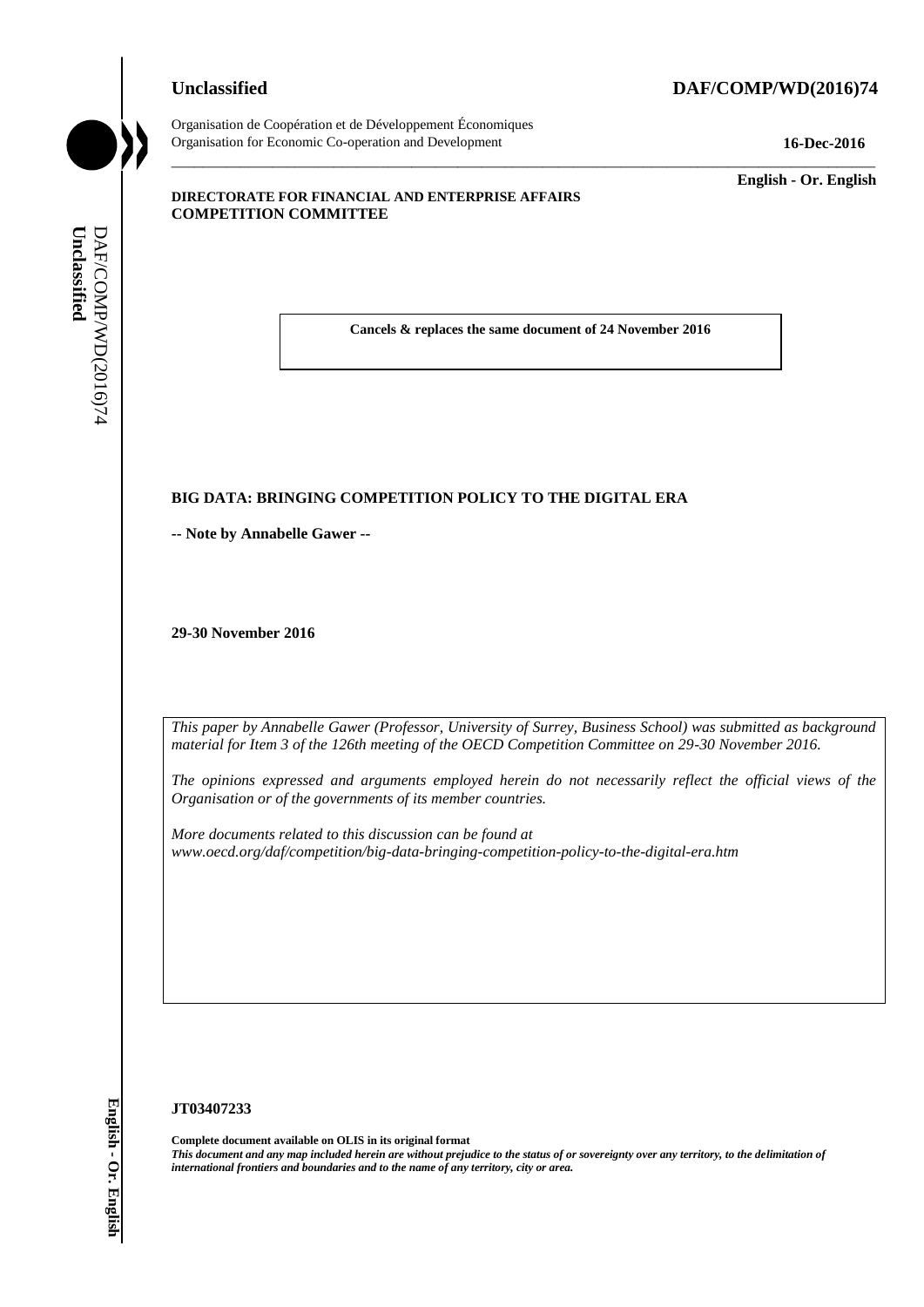#### **TABLE OF CONTENTS**

| 1.1 |                                                                                 |  |
|-----|---------------------------------------------------------------------------------|--|
| 1.2 |                                                                                 |  |
| 1.3 |                                                                                 |  |
|     |                                                                                 |  |
| 2.1 |                                                                                 |  |
| 2.2 |                                                                                 |  |
| 3.  |                                                                                 |  |
| 3.1 |                                                                                 |  |
| 3.2 | The European Commission Enquiry on the Regulatory Environment                   |  |
|     |                                                                                 |  |
| 3.3 |                                                                                 |  |
|     |                                                                                 |  |
| 4.1 |                                                                                 |  |
| 4.2 | Consumers as Developers: non-separability of roles of consumers                 |  |
|     |                                                                                 |  |
| 4.3 | European Commission enquiry on the regulatory environment on digital platforms: |  |
|     |                                                                                 |  |
| 5.  |                                                                                 |  |
|     |                                                                                 |  |
|     |                                                                                 |  |

### **Figures**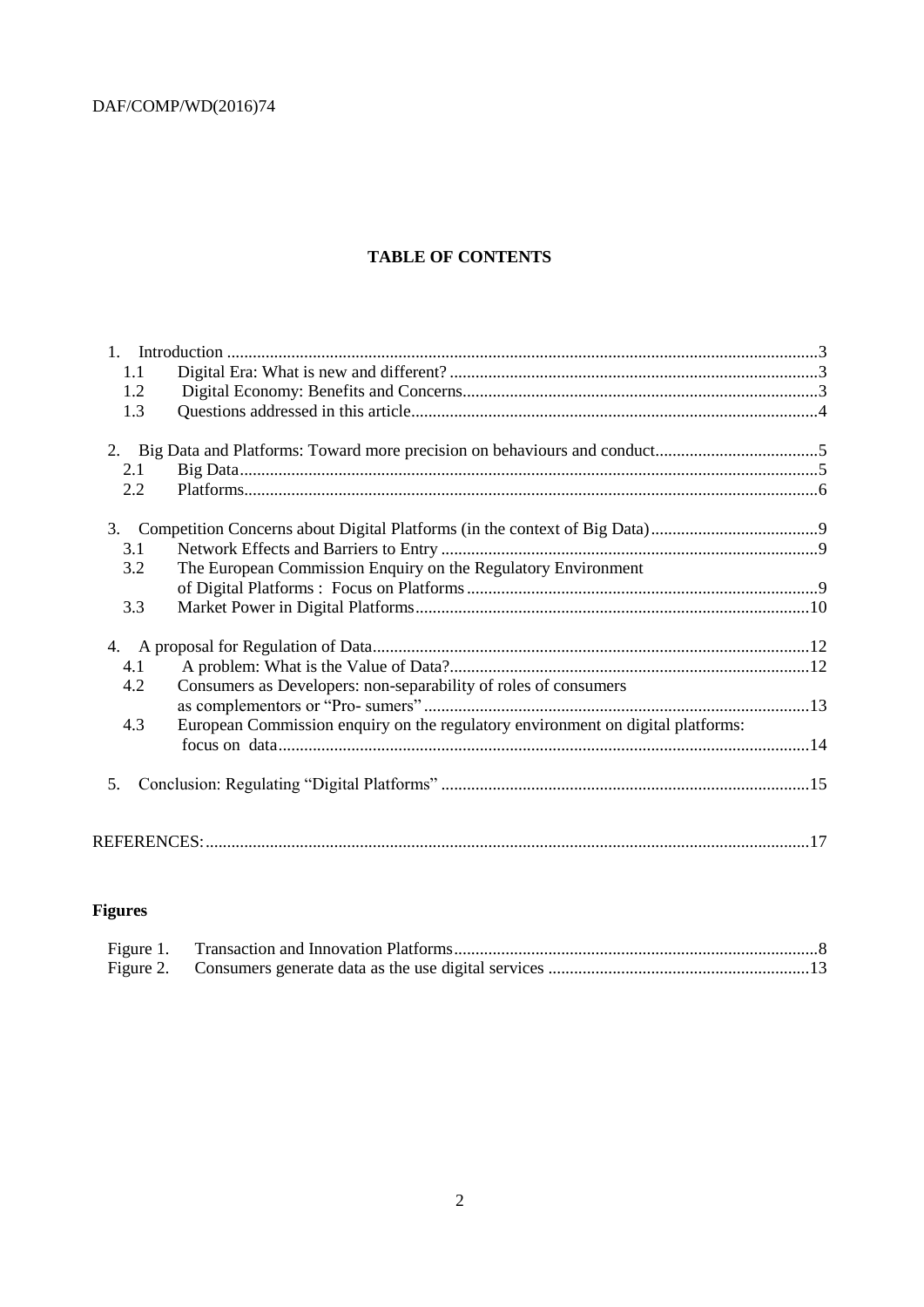#### <span id="page-2-0"></span>**COMPETITION POLICY AND REGULATORY REFORMS FOR BIG DATA: PROPOSITIONS TO HARNESS THE POWER OF BIG DATA WHILE CURBING PLATFORMS' ABUSE OF DOMINANCE**

*- Note by Annabelle Gawer \* -*

#### <span id="page-2-1"></span>**1. Introduction**

l \*

#### <span id="page-2-2"></span>*1.1 Digital Era: What is new and different?*

1. Over the past 20 years, the global economy has been reshaped by digital technologies. All over the world, individuals and organizations have adopted and increasingly rely upon digitally-enabled devices and technologies to help them conduct essential daily tasks.

2. We are connected via the Internet and telecommunication networks that span the earth, through a global grid of close to 8 billion mobile connected devices (more than the human population). Individuals and organizations increasingly use these devices to continuously engage with digitally-enabled activities (which in turn generate digital traces). The concomitant consumption, usage, and generation of computermediated, computer-processed, and network-transmitted data have become an intrinsic feature of economic and social activity.

3. This digital phenomenon cannot be reduced to its technological component: it is also social and economic. It is now abundantly clear that it changes not just how individuals and organizations use technologies, but also that it affects in non-obvious ways how firms compete and innovate. It also alters how humans relate to each other and to machines, how countries and regions redefine their competitive advantage, and it redefines to some extent the nature of work and the modalities of economic exchange. However, because it is such a recent and complex phenomenon that simultaneously affects individuals, organizations, industries (and to some extent countries, and regions) through a complex set of interactions along and across economic, social, and technological dimensions, we are just beginning to scrape the surface of comprehending the ways in which it impacts social welfare.

#### <span id="page-2-3"></span>*1.2 Digital Economy: Benefits and Concerns*

4. The digital economy has generated new kinds of value for many individuals and organizations, as for example through increased connectivity and access to information, as well as access to online forms of commerce. The initial euphoria of the mid-1990s and early 2000saround the potential for the Internet and mobile connectivity to create value for many, through open markets by lowering barriers to entry into new growing markets for innovators and to lower barriers to access for millions of individuals to life-enriching technologies,, and thus to create a more prosperous and equitable society, it is a somewhat paradoxical that the last few years have witnessed the rise to dominance of a very small number of firms, and an unprecedented concentration of economic and technological power in the hands of a few (mostly north-American) firms.

5. More specifically, amid increasingly widespread concerns of dominance of a few profit-seeking commercial enterprises such as Google, Facebook, Amazon and Apple who have risen to global prominence and which provide the fundamental technologies, or platforms, which most users rely upon to conduct their digital tasks, there is a widespread realization among institutions which are responsible for

Professor, Surrey Business School, University of Surrey, UK.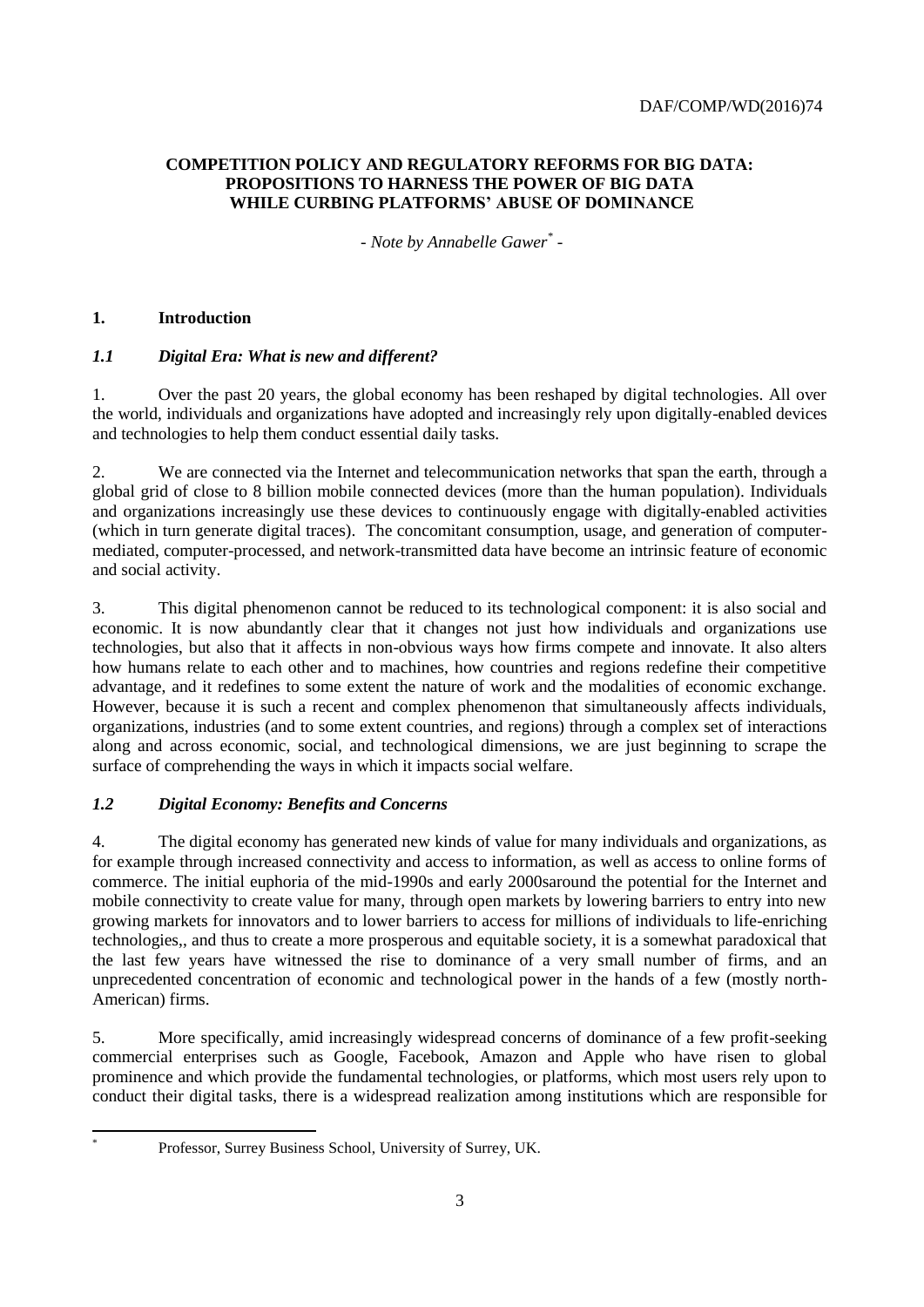the protection and enhancement of social welfare of the need to examine and scrutinize the conduct of digital powerhouses, if only to ensure fair treatment of society's constituencies in their various expressions (consumers, citizens, smaller enterprises, workers, etc.) and take steps to curb potential abuses of dominance.

#### <span id="page-3-0"></span>*1.3 Questions addressed in this article*

- 6. In this context, this article aims to answer the following two questions:
	- **Question 1**: How should antitrust authorities adapt competition law enforcement in digital platform markets?
	- **Question 2**: Should any regulatory reforms be implemented in this context? What would they consist of?

7. These hotly contested debates have attracted significant resources to influence the outcomes. These debates involve international organizations such as the European Commission and the OECD, governments, regulatory agencies including the FTC and the FCC in the US, various competition authorities, consumer protection agencies, powerful technologies companies, representatives of smaller companies or incumbent firms, other business lobby groups and representatives of civil societies, all supported or accompanied by consultancies from the legal and economic profession, as well as academics, who help formulate various and often contradictory arguments based on law and economics.<sup>1</sup>

8. For proponents of government intervention, the technological powerhouses of the digital economy should be scrutinized and their conduct regulated because they provide key digital platform technologies which are construed as the technological infrastructure of the digital economy, and because they own, control, and use users' personal data in ways that are potentially detrimental to social welfare (Newman, 2013). For proponents of market laissez-faire, these same firms are heroic and successful private enterprises who ought to be allowed to benefit in an unfettered way from the market power they have rightly earned through their investment, effort, and talent, the assumption being that the market can deliver the best outcome for society without government intervention, and that any monopoly which would fail to satisfy customers will be eventually overturned by dynamic market forces of supply and demand (Bork and Sidak, 2012).

9. This paper aims to offer an informed and balanced opinion which acknowledges the most important contributions of both sides of the debate, and aims to suggest productive ways forward in a synthesis which should promote social welfare as well as not weaken the vibrancy of economic enterprises.<sup>2</sup>

 $\bar{1}$ The author has not received any contribution or payment of any form from any of the organizations mentioned in this report. The author has been an Oral Witness for the UK Parliament for the Enquiry on Digital Platforms: see Gawer, A., (2015), House of Lords Supplementary Written Evidence (OPL0050), submitted to the UK Parliamentary Inquiry on Digital Platforms, *UK Parliament* [http://data.parliament.uk/writtenevidence/committeeevidence.svc/evidencedocument/eu-internal-market](http://data.parliament.uk/writtenevidence/committeeevidence.svc/evidencedocument/eu-internal-market-subcommittee/online-platforms-and-the-eu-digital-single-market/written/23342.html)[subcommittee/online-platforms-and-the-eu-digital-single-market/written/23342.html.](http://data.parliament.uk/writtenevidence/committeeevidence.svc/evidencedocument/eu-internal-market-subcommittee/online-platforms-and-the-eu-digital-single-market/written/23342.html) The author has also written a report for the European Commission: Gawer, A. (2016), Online Platforms: Contrasting Perceptions of European Stakeholders: A Qualitative Analysis of the European Commission's Public Consultation on the Regulatory Environment for Platforms, *European Commission* [https://ec.europa.eu/digital-single-market/en/news/study-online-platforms-contrasting-perceptions](https://ec.europa.eu/digital-single-market/en/news/study-online-platforms-contrasting-perceptions-european-stakeholders-qualitative-analysis)[european-stakeholders-qualitative-analysis](https://ec.europa.eu/digital-single-market/en/news/study-online-platforms-contrasting-perceptions-european-stakeholders-qualitative-analysis)

 $\overline{2}$ In order to contribute most effectively to the debate (in the required format of a short 10-page paper), I have elected to not repeat the arguments expressed in the Background Note [1] "Big Data: Bringing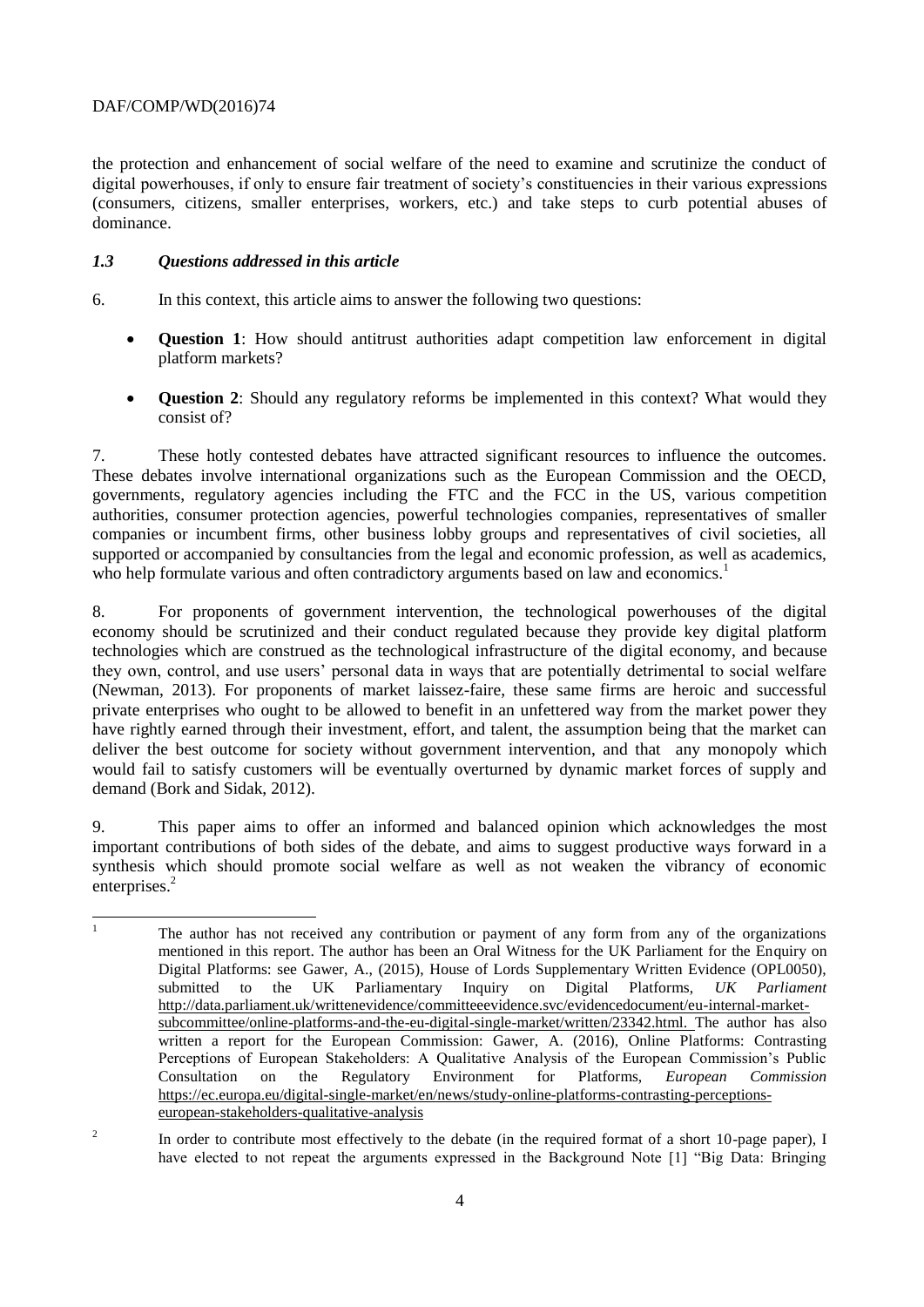#### <span id="page-4-0"></span>**2. Big Data and Platforms: Toward more precision on behaviours and conduct**

#### <span id="page-4-1"></span>*2.1 Big Data*

l

10. "Business models based on the vast collection and process of user data in nearly real-time in recent years have enabled companies to offer a wide range of innovative of customized services, often at zero prices, with substantial gains for consumers. At the same time, data-driven network effects reinforced by user feedback loops, and high economies of scale associated with information technology infrastructures, may provide companies that own the data with market power and create a tendency for markets to tip. Concern is rising that the increasing reliance and use of personal data is harmful to consumers. While some practitioners have proposed adapting competition tools and antitrust policy to tackle such issues, others believe that these can be better addressed by data and/or consumer protection agencies." ([1], Abstract, p. 2).

11. The term "Big Data", although admittedly vague and lacking precision (see [1], p. 5. 2.1. #5), has been increasingly used to refer to "the *information asset* characterized by such a high *Volume*, *Velocity* and *Variety* to require specific technology and analytical methods for its transformation into value" (See [1] citing Mauro et al. 2016). Stucke and Grunes (2016) add *Value* of data as another component of Big Data, and note that "for personal data, each "V" has increased enormously over the last decade" (see [1], p. 5.  $2.1. \text{#}6$ ).

12. Beyond the obvious benefit of offering a "catchy" label, vague or overly broad constructs such as Big Data are rather unhelpful conceptually. They obfuscate the differentiated composition of economic agents involved, and do not help identify the various directional forces which these economic agents respond to. Big Data is a concept that lacks precision and regroups, unhelpfully and confusingly, different categories of constructs: assets, capabilities, in addition to under-specifying who is performing the actions.

13. Because competition policy focuses on agents' behaviours, rather than focusing on the Data asset itself (however Big it is), I suggest that rather than focusing on the "Big Data" as "information asset", we should first clarify precisely the specific categories of agents and stakeholders active in digital contexts, and identify their behaviours and their impact. In other words, we need to make progress on the defining characteristics of the modalities of economic activity associated with digital competition and innovation.

14. The reason we need to be clear about the categories of economic agents (I find helpful to identify platform owners, complementors, suppliers, consumers, end-users, citizens) is that even if sometimes individuals or organizations play multiple roles, these roles are distinct and so are the incentives associated with these roles.

15. This more precise and granular approach will help us provide further clarity on micromechanisms of value creation and value capture in digital industries, leading to clarify the potential implications of "Big Data" for competition policy. One essential category of economic agent which is specific to data-intensive industries is the category of platforms.

Competition Policy to the Digital Area" (OECD Ref. DAF/COMP(2016)14) which lays out clearly a number of important issues and broadly identifies the dimensions of existing debate based on a thorough review of the literature; instead, I aim to focus on points which have either not been adequately treated so far or have been overlooked.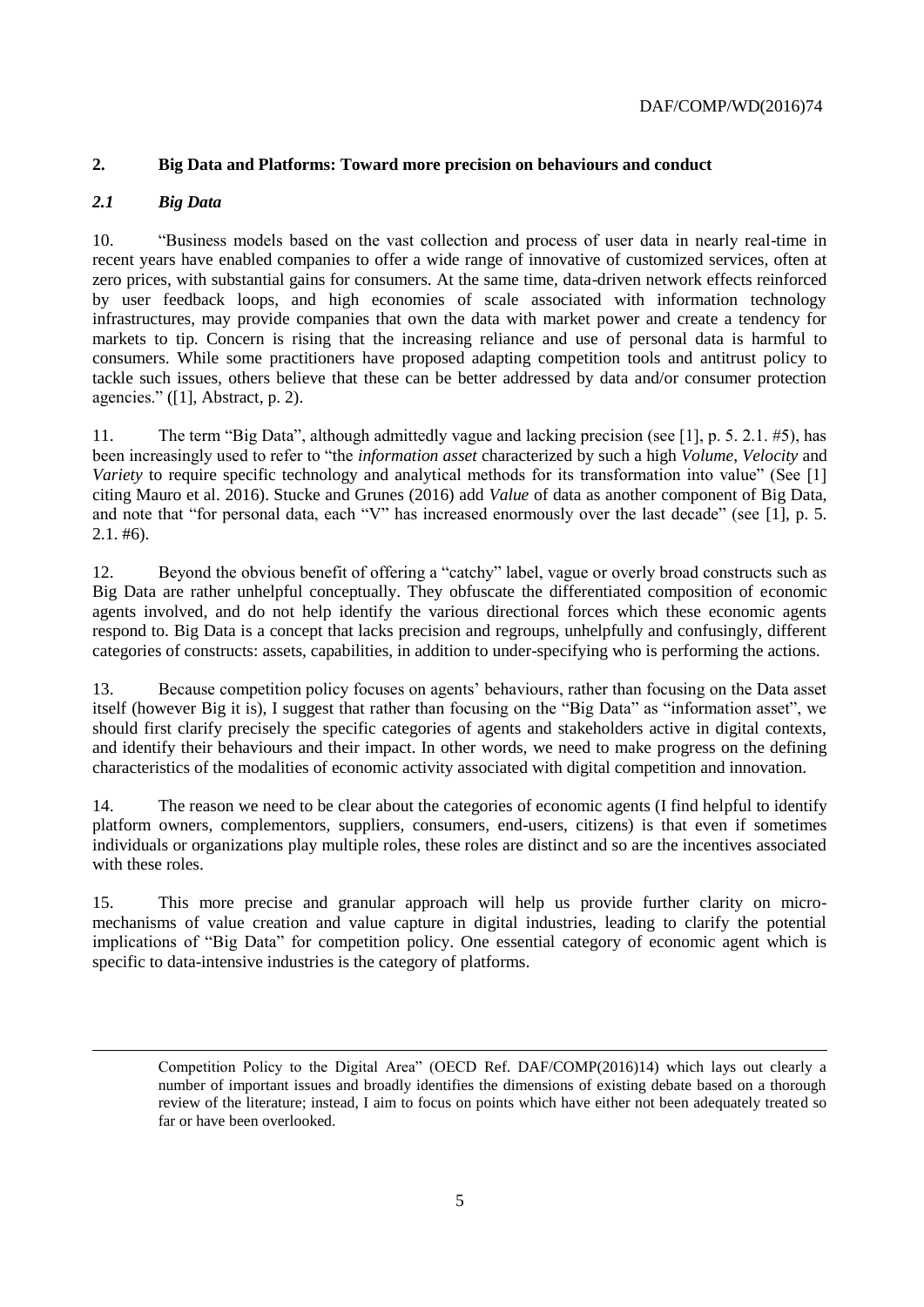#### <span id="page-5-0"></span>*2.2 Platforms*

16. "At the epicentre of the Big Data ecosystem, where many of the competition concerns are observed, platforms operate as the main interface between consumers and other market players". ([1], 2.4.1, p. 13).

17. Platforms constitute a dominant organizational form in digital economies (see Gawer, 2014). The term platform has been used in a variety of ways.<sup>3</sup> They associate specific multi-sided business models with connecting technologies which allow categories of economic agents to exchange and transact, as well as innovate, and are subject to network effects, which are increasing returns to scale on the demand side.

18. Enterprises that leverage the power of platform business models have grown dramatically in size and scale over the past decade. $4\,$  No longer the sole domain of social media, travel, books or music, platform business models have made inroads into transportation, banking and even healthcare and energy. Platforms are now active in North America, Europe, Asia, Africa and Latin America. Some platforms are household names such as Amazon, Apple, Google and Alibaba. Others have emerged more recently or hail from parts of the world that get less attention such as Rakuten (Japan), Delivery Hero (Germany), Naspers (South Africa), Flipkart (India) or Javago (Nigeria). Platform ecosystems are gaining ground through the digitalization of products, services and businesses processes and in the process are reshaping the global landscape.

19. Platform companies contribute importantly to the economy. They have driven up productivity in multiple ways. One source of productivity has been achieved through highly efficient matching. Ecommerce marketplaces like eBay provide one example. Professional networks like LinkedIn provide another. Platforms have also improved productivity by supporting more efficient asset utilization. The ability of platforms to better utilize houses, cars, workspaces among other assets has spawned considerable interest and passion around the potential of the so-called "share economy."<sup>5</sup> In addition, platforms have been important sources of innovation. For example, in 2014, nine U.S. platforms were awarded 11,585 patents.<sup>6</sup> Finally, many start-up platforms have been successful in attracting significant investment from venture funds. Most so-called "unicorns" are in fact platform companies.<sup>7</sup>

20. At the same time, platform companies have been disruptive. Online platforms have upended numerous brick and mortar chains and are making deep inroads into other industries from television to transportation. Although it is still early days, they have the potential to be equally disruptive to traditional approaches to banking, healthcare and energy services. Platforms have also attracted regulatory controversy. There have also been concerns that it may be easier for platform companies to avoid tax and

 3 See Gawer, A. and M. Cusumano (2002), *Platform Leadership: How Intel, Microsoft and Cisco Drive Industry Innovation*, Harvard Business School Press, Boston, MA, for one the first treatments of platforms. For a more recent treatment of platforms, see Gawer, A. (2009) (Ed.), *Platforms, Markets and Innovation*, Edward Elgar Publishing Ltd, Cheltenham.

<sup>&</sup>lt;sup>4</sup> This section is derived from Gawer (2015), Gawer (2014), and Evans and Gawer (2016).

<sup>5</sup> "The rise of the sharing economy: On the Internet, everything is for hire," *The Economist*, March 9, 2013.

<sup>6</sup> The companies are Microsoft, Google, Apple, Intel, Amazon, Yahoo!, Facebook, eBay and Salesforce. The patent data is from "2014 Top Patent Owners," Intellectual Property Owners Association, June 2015.

<sup>&</sup>lt;sup>7</sup> Unicorns are private start-up companies that have achieved a valuation of \$1billion or more without going to public capital markets. A review Gawer and Evans (2016) conducted of the 115 companies listed as Unicorns by CB Insights in June 2015 found that 80 of these companies or 70 percent are platform companies.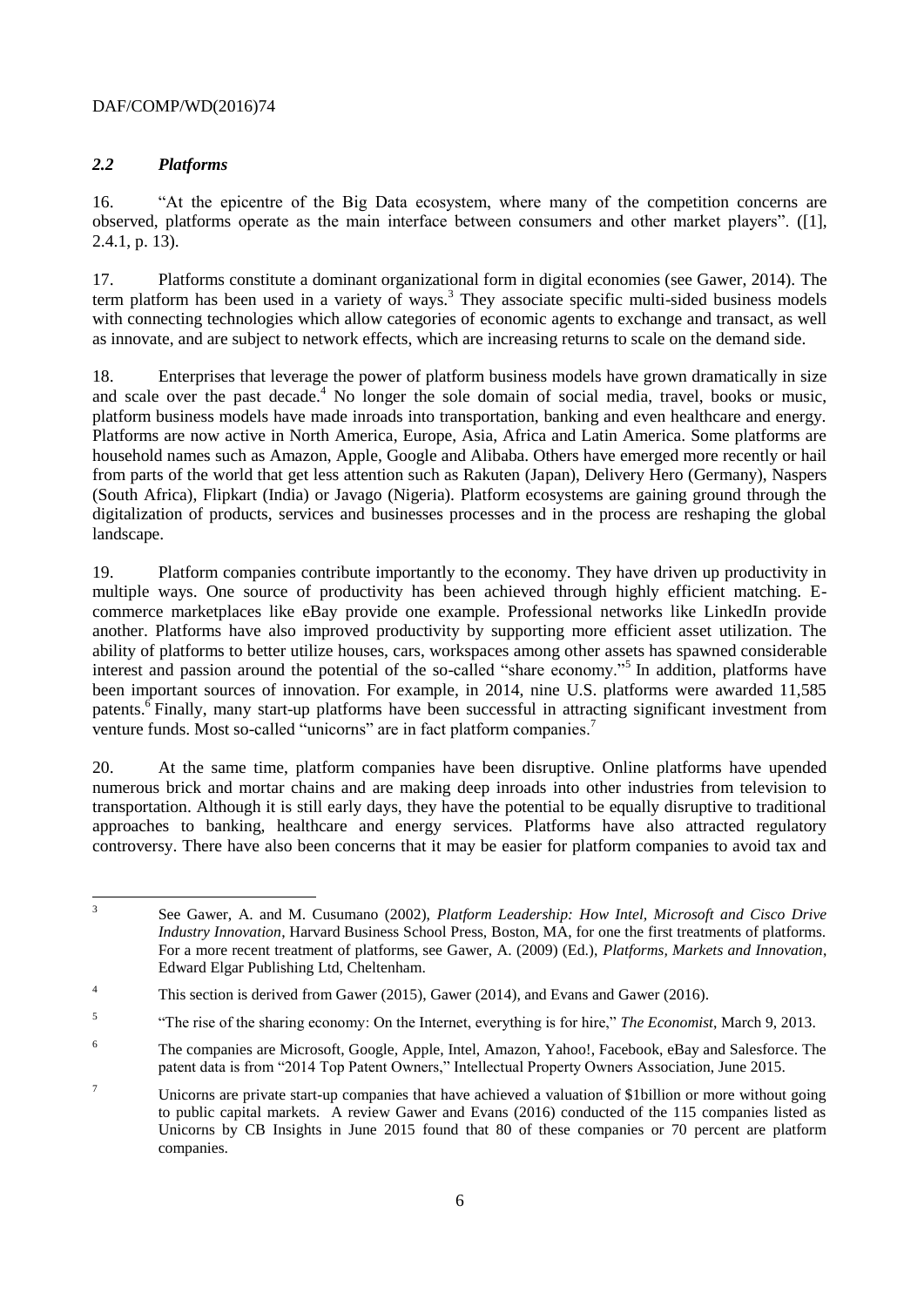insurance obligations.<sup>8</sup> There has been a range of concerns about how platform companies classify workers as independent contractors in ways that unfairly squeeze wages and benefits.<sup>9</sup> And, there have been concerns over the ability of platforms to dominate markets and undermine competition.<sup>10</sup>

21. *Definition:* Digital platforms are technologies, products or services (which we sometimes associate with the companies that produce them) which create value in two main ways, which I call Transaction Platforms and Innovation Platforms

22. *Transaction Platforms:* Facilitate transactions or exchange between a large number (and different types) of individuals or organizations, which otherwise would have difficulty finding each other, or exchanging with each other: these are transaction platforms (e.g., Uber, Google search, Amazon Marketplace; Facebook), using capture and transmission of data, including personal data, over the Internet. Within transaction platforms, one can distinguish matching platforms that provide a marketplace where different types of economic agents can interact such as buyers and sellers, and so-called "attention platforms" such as search engines or social networks which typically provide a set of free services that are subsidized by advertising sold on a per-click basis.

23. An important feature of platforms is the ability to efficiently match buyers and sellers in the market. While there is always friction associated with transactions between buyers and sellers, by building new software and harnessing the speed and scale of the Internet, platforms help reduce that friction. Innovative platform entrepreneurs have discovered that there are ways to get the flywheel going faster if one side of the market is incentivized to join, for example, by being subsidized. This is why it is not uncommon to see platforms offering deep discounts to one side of a market or even provide "freemium" goods or services to third parties to induce them to join, contribute and even innovate on the platform.

24. Innovation Platforms: Offer a technologically shared resource which can be connected upon and tapped into by (i.e., they act as a foundation on top of which) a large number of individuals or organizations who can innovate in complementary products or technologies or services. In other words, innovation platforms act as a technological foundation on top of which external entities can innovate. Archetypal examples include the iPhone and hundreds of thousands of app developers; Google Android and its vast ecosystem of app developer. These platforms offer digital tools such as APIs (Application Programming Interfaces) or Software Developer Kits to make it easier for developers of complementary software to innovate on complementary services or technologies or apps.

25. Innovation platforms consist therefore of technological building blocks that are used as a foundation upon which a large number of innovators can develop complementary services or products. These complementary innovators can be anyone, anywhere in the world, and together they form what is called an innovation ecosystem around the platform. An example is the iPhone, which has hundreds of thousands of applications. Those applications are developed by innovators all over the world, who use Apple technology the company makes available through software connectors sometimes called APIs—

 8 See, for example, Pierre Collin, and Nicolas Colin. "Task Force on Taxation of the Digital Economy." Report to the French Minister for the Economy and Finance, the Minister for Industrial Recovery, Minister Delegate for the Budget and the Minister Delegate for Small and Medium-sized Enterprises, Innovation and the Digital Economy 2013.

<sup>9</sup> Greg Bensinger, "Startups Scramble to Define 'Employee', *Wall Street Journa*l, July 30, 2015; and Naom Scheiber, "Growth in the 'Gig Economy' Fuels Work Force Anxieties," *New York Times*, July 12, 2015.

<sup>&</sup>lt;sup>10</sup> Gawer, A. (2016), Online Platforms: Contrasting Perceptions of European Stakeholders: A Qualitative Analysis of the European Commission's Public Consultation on the Regulatory Environment for Platforms, *European Commission* https://ec.europa.eu/digital-single-market/en/news/study-online-platformscontrasting-perceptions-european-stakeholders-qualitative-analysis;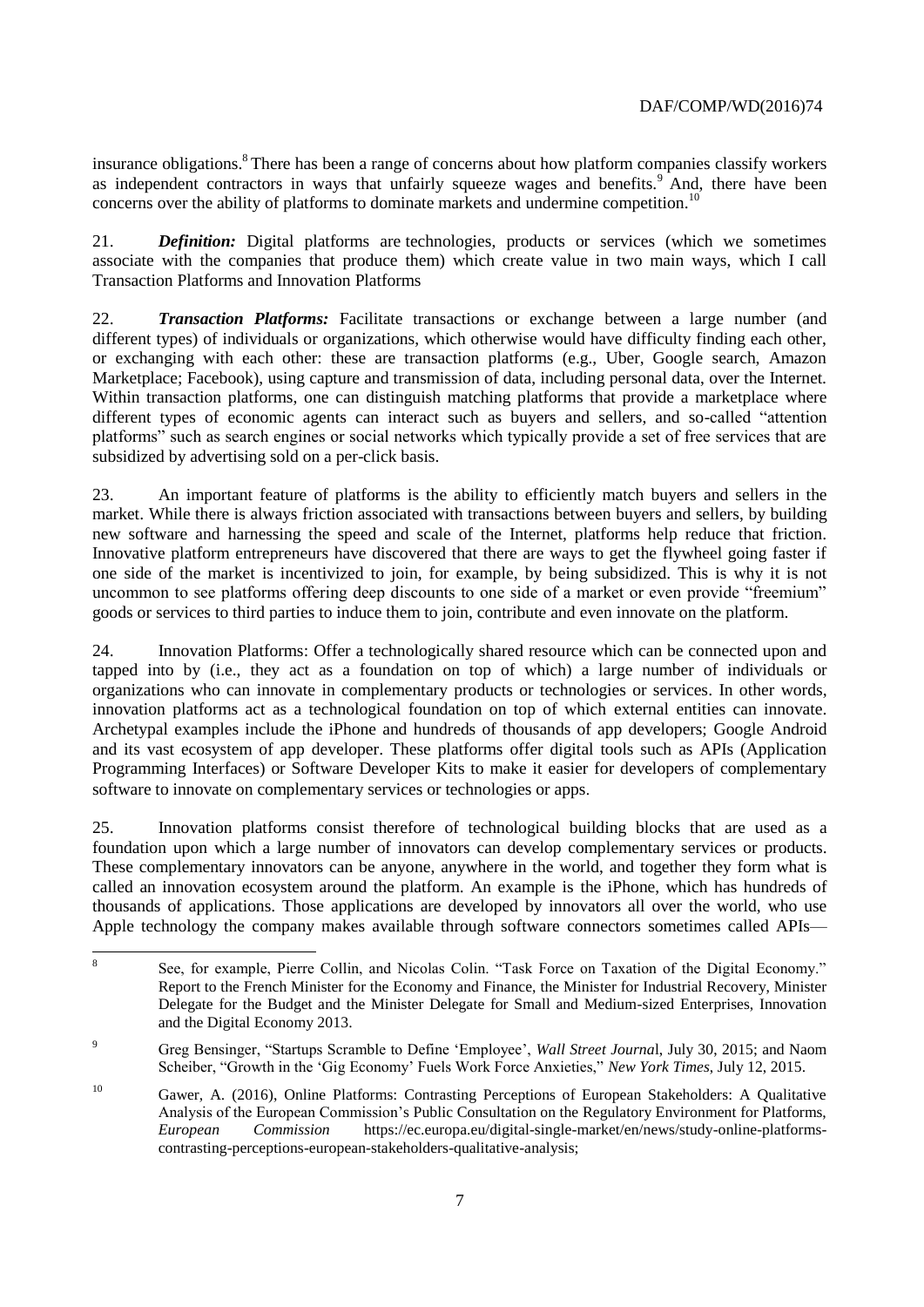application programming interfaces—or software developer kits, which will in effect continue the cycle of innovation and growth. Most innovation platforms today are digital and have a versatile and powerful software engine. $^{11}$ 

26. One key feature of innovation platforms is that they allow platform owners to tap into a potentially unlimited pool of external innovators, in what is called an innovation ecosystem. Contrary to what happens within a traditional supply-chain, platform owners do not have to know in advance who or where the external innovators might be: it is these external innovators themselves (the developers of complementary products or services) who seek the platform and attempt to connect to it: The platform becomes a magnet for complementary innovators. The degree of openness, which the platform owner will design the interfaces (often associated with Software Developer Kits and Application Programming Interfaces, coupled with relatively low fees of access) will encourage and stimulate complementary innovation, which will allow the ecosystem to thrive.

<span id="page-7-0"></span>



27. Gawer and Evans (2016) suggest that the largest and most successful platforms such as Apple, Facebook, Google and Amazon, all tend to combine transaction platforms with innovation platforms: Apple iOS and App Store, Facebook and Facebook Connect, Google Search and Google Play.

 $\overline{11}$ 

<sup>11</sup> See Evans, D.S., Hagiu, A. and R. Schmalensee (2006)*, Invisible Engines: How Software Platforms Drive Innovation and Transform Industries*, MIT Press, Cambridge, MA.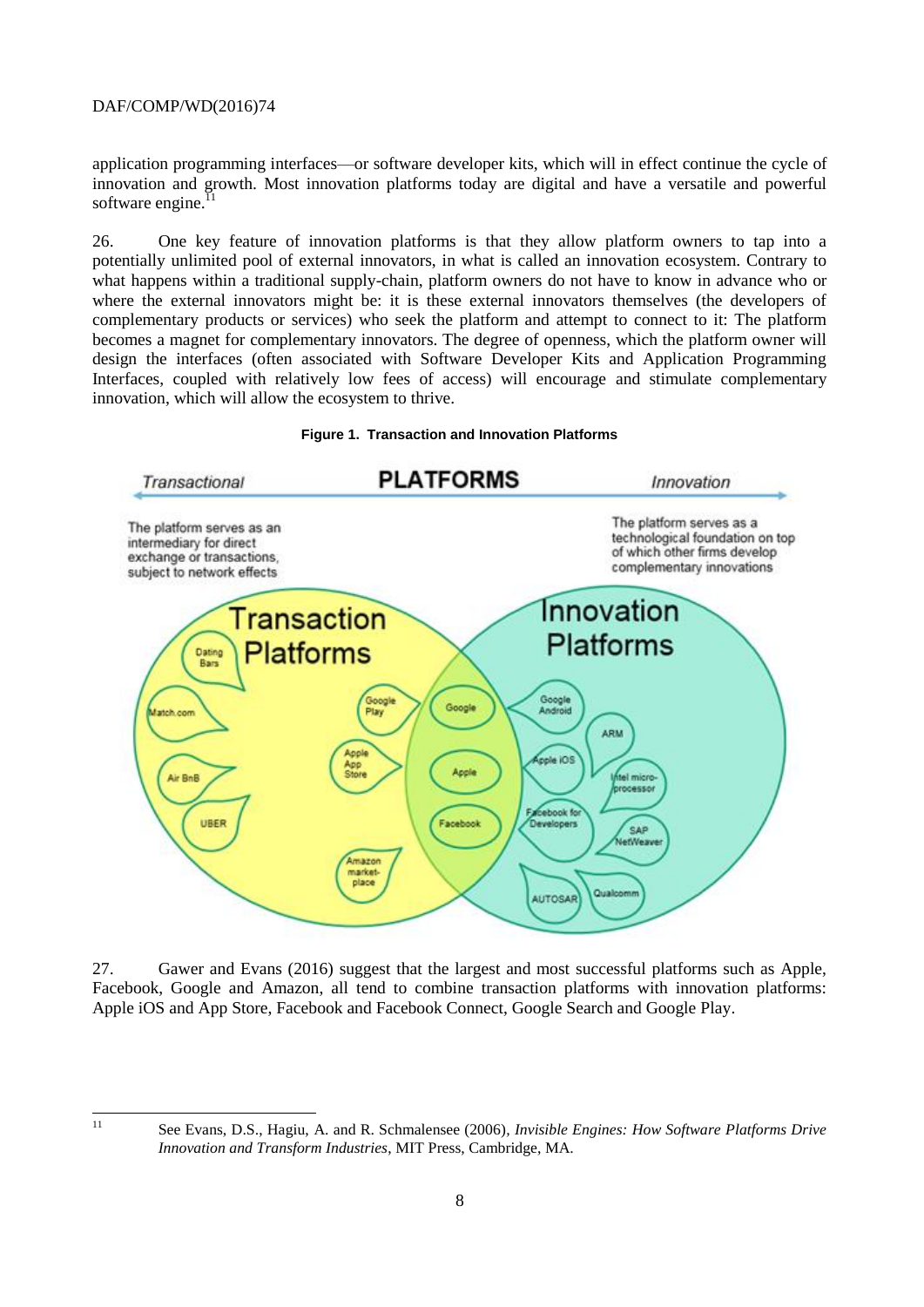#### <span id="page-8-0"></span>**3. Competition Concerns about Digital Platforms (in the context of Big Data)**

#### <span id="page-8-1"></span>*3.1 Network Effects and Barriers to Entry*

28. A fundamental feature of platforms is the presence of **network effects**: platforms become more valuable as more users use them.<sup>12</sup> As more users engage with the platform, the platform becomes more attractive to potential new users. This goes a long way toward explaining why some platforms have had viral growth. There are two kinds of network effects: direct network effects (where more users beget more users, as in more Facebook users will beget more Facebook users) and indirect network effects where more users of one side of the platform (for example, video game users) attracts more users on the other side of the platform (in this example, video game developers). Jeff Bezos, the founder and CEO of Amazon, refers to this reinforcing virtuous dynamic as the "Amazon flywheel."<sup>13</sup>

29. They become more valuable to users when other users use them. E.g., Facebook, but also Google. In addition to the ability to efficiently and imaginatively match, they also have an amazing ability to accelerate innovation. One way is to open up to third-party applications. Apple created an innovation machine facilitated by the App Store. The company readily admits that third-party developers came up with ideas at a speed and scale that Apple could not have achieved with internal developers alone. Specific programs give developers promotional credits to assist in advertising apps and access to its App Store network of millions of customers in nearly 200 countries.

30. It is important to understand that **with platforms, scale is both the outcome of initial success and the engine for the further growth.** Network effects existed before online platforms, for example, the telephone network. But today, where individuals have access to pervasive connectivity that is facilitated by the Internet, and where there are 7 billion mobile phones in the hands of users—this ease of communication has increased the network effects. With platforms, scale creates value and attracts additional users. This dynamic creates a self-sustaining momentum for growth.

31. Some scholars have wrongly assumed that the presence of network effects directly leads to winner-take-all outcomes. We now understand that strong network effects are not sufficient to ensure a winner-take-all outcome.

#### <span id="page-8-2"></span>*3.2 The European Commission Enquiry on the Regulatory Environment of Digital Platforms: Focus on Platforms*

32. The European Commission orchestrated in 2016 a public consultation on platforms has generated a very large number of responses from a wide variety of European stakeholders. I analysed the evidence corresponding to the qualitative questions about digital platforms (see [3] Gawer, 2016). Across this diverse stakeholder grouping, a number of key themes emerge, which include:

 $12 \overline{ }$ <sup>12</sup> See Parker and Van Alstyne (2005), "Two-Sided Network Effect: A Theory of Information Product Design," *Management Science*; 51 (10); Armstrong (in "Competition in Two-Sided Market", *RAND Journal of Economics*; 2006, p. 66) defines two-sided markets as "markets involving two groups of agents interacting via 'platforms' where one group's benefit from joining a platform depends on the size of the other group that joins the platform". They have also been defined as "businesses in which pricing and other strategies are strongly affected by the indirect network effects between the two sides of the platform" according to: Evans and Schmalensee (2008), "Markets with Two-Sided Platforms," *Issues in Competition Law and Policy (ABA section of antitrust law)* 1, p. 667.

<sup>13</sup> See Stone, B. *The Everything Store: Jeff Bezos and the Age of Amazon,* Random House, 2013, p. 126.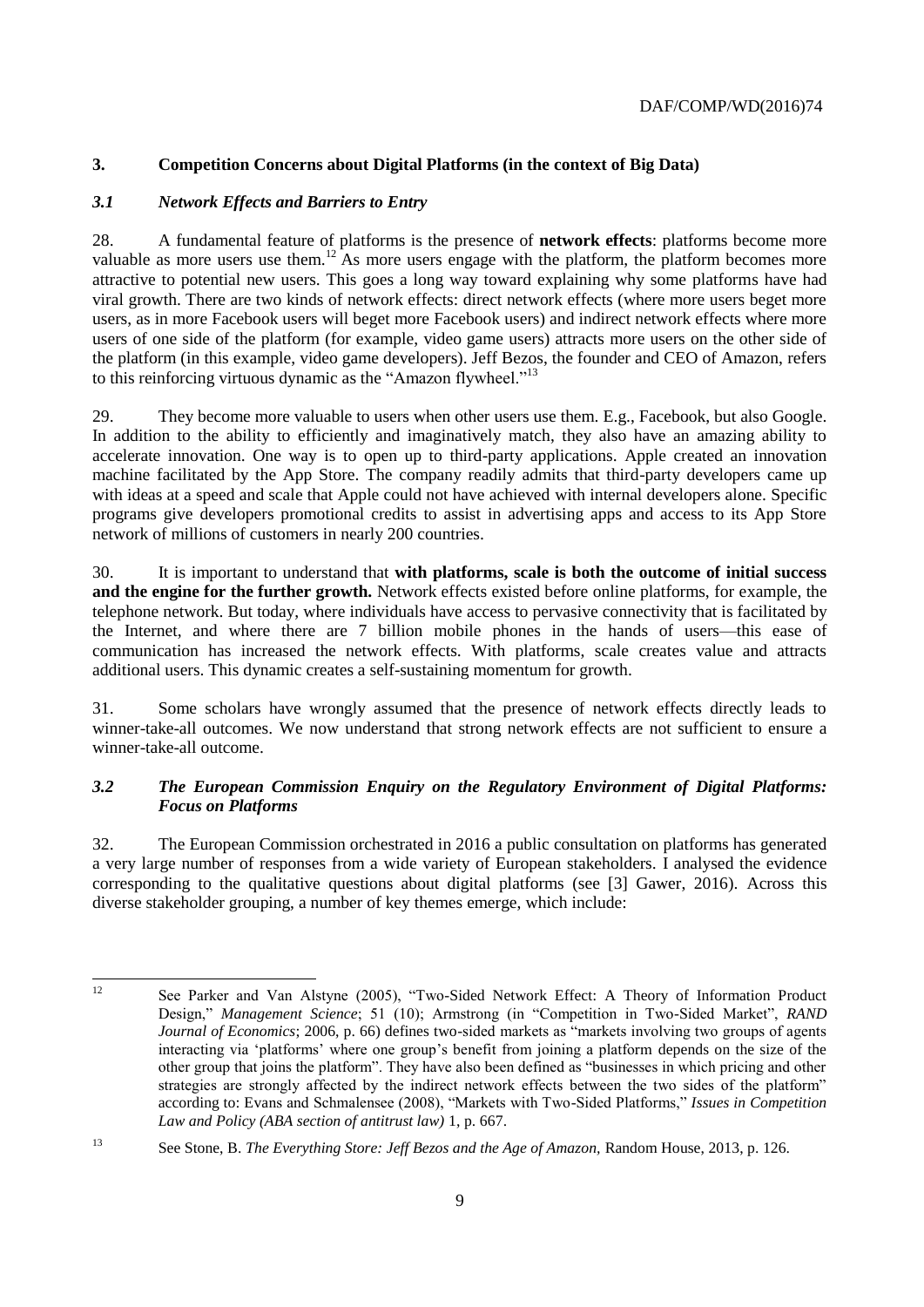- 1. Businesses and associations of businesses were primarily concerned with platforms dominance leading to competition and fair-trading issues, copyright/IP rights protection, and to some extent the fairness of rankings and neutrality of online search results. A number of business respondents would like to see online platforms taking more responsibility for the user-generated content they provide access to.
- 2. Associations of consumers and individual citizens were mostly concerned with data protection, and the difficulty to enforce consumer rights.
- 3. Civil society associations were mostly concerned with issues related to privacy, anonymity, and censorship. They are concerned with online platforms' "taking down" of user-generated content, which they attribute to online platforms being overly responsive to contestation of posted content by either governments or by private entities, and which they see as an arbitrary form of censorship threatening free speech and diversity of views.
- 4. There were some common broad themes around concerns for illegal, criminal and fraudulent online activity, and the difficulty of enforcing existing legislation.
- 5. Contrasting views emerged however between businesses and civil society respondents around the question of liability of online platforms on the user-generated content they provide broad access to. While business respondents tend to want to increase the responsibility of some online platforms for the content they publish and the potentially illegal activities they indirectly facilitate, civil society respondents warn of the potential censorship implications.

#### <span id="page-9-0"></span>*3.3 Market Power in Digital Platforms*

33. The conventional wisdom on platforms and big data associates platforms with market power which is apparently due to network effects. Some also mention a "data barrier to entry" (Newman 2013).

34. Network effects are increasing returns to scale in demand. It is important to dispel the myth that network effects necessarily lead to winners take all: in general, they don't. They only do if there are strong network effects, little room for differentiation, and high cost of multihoming (Eisenmann, Parker and Van Alstyne, 2007)

35. Phenomena that are similar to network effects (increasing returns to scale) also exist in nondigital, non-"big data" space. Examples include: learning, or economies of scale in manufacturing. The existence of increasing returns to scale (whether in supply or in demand) does not necessarily guarantee success in the market place.

36. There is nothing automatic in the use of data or the use of double sided business models who lead automatically to market success or market dominance: market power is achieved through efforts and talent, and meeting consumer demand in the face of competition. The existence of network effects can help, but cannot alone guarantee success.

37. The strength of network effects alone does not magically lead to market success: it requires investment and not all firms have similar capabilities in uncovering the power of data (as attests telecommunication operators' failure to utilise the vast amount of data they had on their installed base, versus how internet companies such as Google managed to do it.

38. So, it is plausible that market dominance may be the result of superior performance and superior value proposition being delivered to users. However, once market power is achieved, how do firms maintain it? How do they erect barriers to entry (to sustain their competitive advantage)?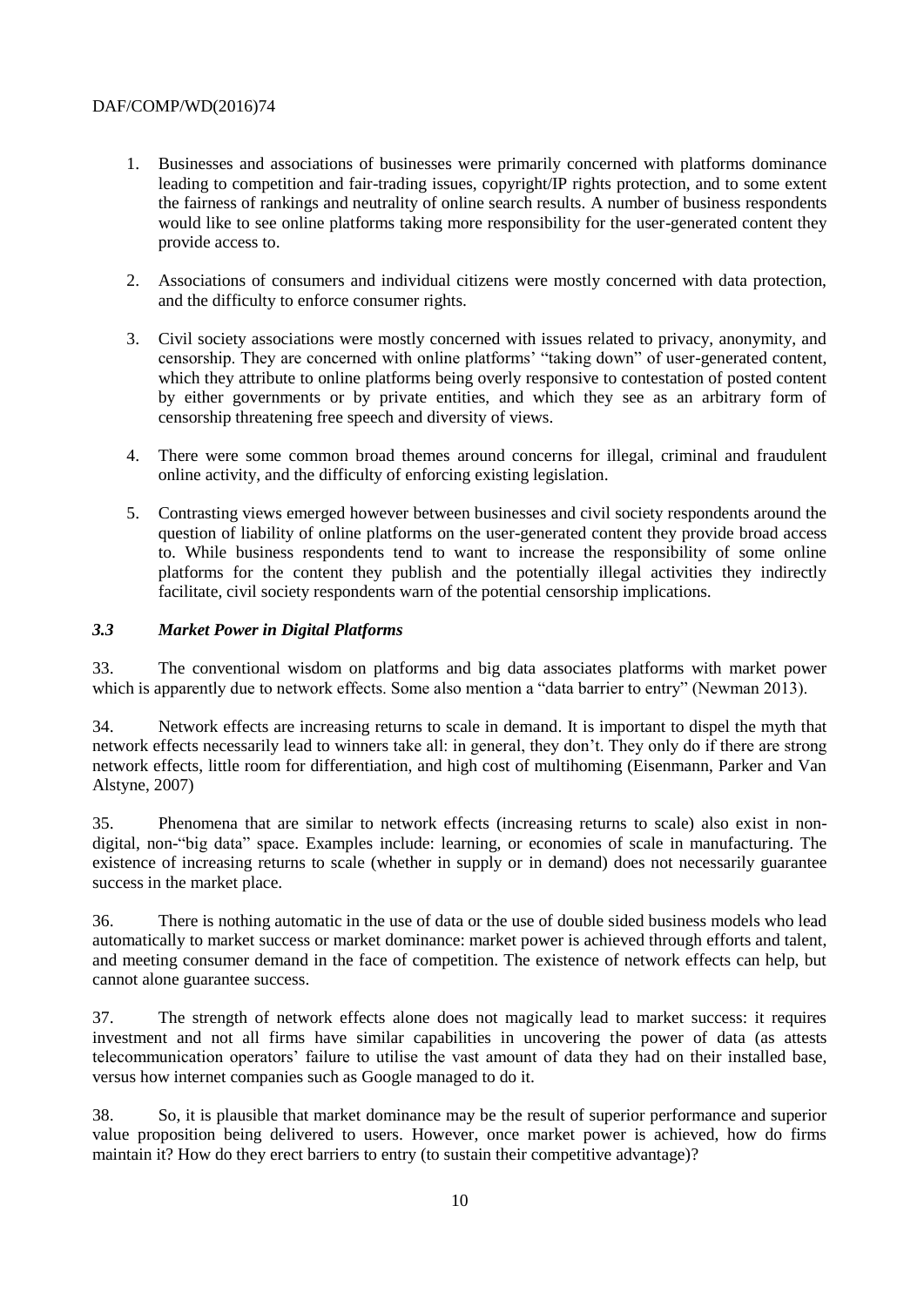39. Furthermore, it is perfectly normal, expected, and even taught in any MBA class, that as an innovator and a pioneer in a market you should try to prevent competitors to imitate you in order to protect your profits in a sustainable manner. These firms are just trying to do this: protect their ability to derive profits from their innovations.

40. In what way is this "bad" (or even "new")? All firms try to the extent of their capabilities to solidify, strengthen and increase their ability to capture value from their innovation: it usually requires them to exert some degree of control over tightly held complementary assets or complementary activities (distribution, branding, or patents etc. – a la Teece (1986).

41. In the digital context, the "complementary assets" are the Data and complementary activities are "making sense of the data" (through data analytics and big data). The locus of these complementary assets and the nature of this activity require elaboration (as these are specific to the data / digital phenomenon and digital activities):

42. There are some important specificities about Data as assets: Data can be found at the individual level, as well as at the aggregate level. It can be originated by humans, as well as by machines. It can also be combined and be morphed and be made to generate new data through automatic, non-human mediated processes.

43. How does aggregation of data make sense? Data can be assembled about an individual, over time, revealing patterns of behaviour. Firms that manage to establish sustained relationships with individuals over time can hugely benefit, as connected individuals are endless sources of coherent patterns of data. Individual data points can also be treated as elemental sources of data units which can be aggregated into patterns (classes of data) to extract meaning from them. Individuals are both sources of continuous patterns at the individual level, and are data points within clusters of aggregate data comprising of populations of individuals. There are therefore many ways to "make sense" of data.

44. "Making sense of data" is a key complementary activity which reinforces the ability to generate and to capture value from digitally-mediated engagement with end-users.

45. Why is it then that these firms who are applying perfectly normal (and expected) strategies to protect their ability to capture value are being "reproached" for mis-behaving? What is that that they are doing wrong? What is it that they are "missing"? Or, are the accusations unfounded?

46. The answer hinges on an assessment of whether the data is perceived or not as an "essential input", and that the behaviour of companies not to share it is "exclusionary". As this is obviously going to be a contested point, it will be up to society to decide how essential it is for individuals to control their data, how valid a claim and realistically feasible it is to design technological and organizational or market mechanisms to assess the value of data captured (this is a hard problem as data can be morphed and aggregated and can be used in multiple contexts by multiple constituencies) and to install systems that allow users to get compensated from others' use of their data. Society (as regulators) could also decide that data, perhaps anonymized, should be a shared resource.

47. What does abuse of power / abuse of dominance express itself in this context? (i.e., what does it look like in this context?) Traditionally, we can expect market power to be expressed by high prices. However this is not the case here because of multi-sided pricing. Hint: not always by high prices on one side. How do you know there is market power? it is not that clear cut, because it depends on your vantage point and on your assumption of what is socially desirable and how you evaluate the trade-offs involved.

48. As a suggestion: when in doubt, let us return to first principles: The concept of power or abuse of power rests on sometimes implicit assumption of what "fair" or "socially desirable" objectives not being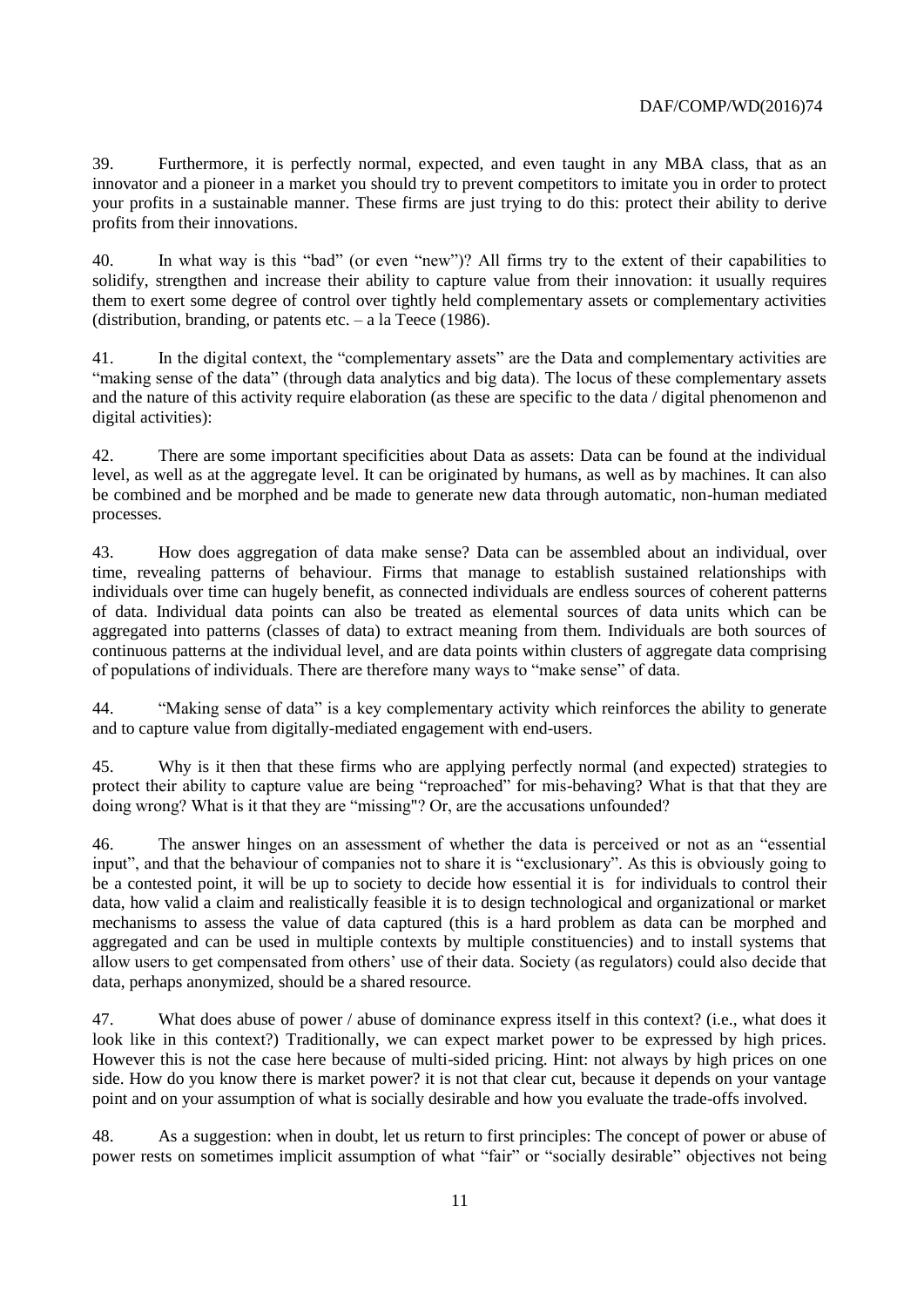met. A clarification is therefore needed and will require discussion among society representatives: What are the socially desirable objectives?

- $\bullet$  Is it: free access to search? (if so, then all is well in this world no complaint should be had)
- Is it: fair compensation for individuals who are "giving away" their information (and their data?) It is fair to say that people's own perception of the value of their data has changed (thanks to the creation of value and capture of value from their data by firms such as Google and Facebook and Amazon etc.) It is therefore the case that these firms have played an irreversible role into the development of consciousness about the value of data – nobody before them had been able to generate such value from data and to capture so much from it (in combination with their efforts of course).
- And how does competition law or regulation can effectively play a role in digital contexts to ensure these are met?

#### <span id="page-11-0"></span>**4. A proposal for Regulation of Data**

#### <span id="page-11-1"></span>*4.1 A problem: What is the Value of Data?*

49. The process of using digital technologies, requires us to voluntarily or unwittingly share our personal information. In doing so, we are helping digital platform firms to create and appropriate value from ever more sophisticated data-rich web services. It is unclear as to how users, beyond the free services such as Internet search or connectivity with friends on social networks (offered at zero price – a kind of flat-fee payment to users -- thanks to the multi-sided business models adopted by platform firms), can obtain direct benefits from their data input.

50. Obviously, *creating value* does not necessarily imply *capturing value*. In order to understand why only a small number of economic agents seem to derive most value from the data that is generated by so many, it is not enough to examine their *incentives* in this space, but we also need to be mindful of the *heterogeneous capabilities* of stakeholders to *create value* from Big Data (by processing it, aggregating it, analysing it, making sense of it, re-injecting it into dynamic databases or social graphs, etc.), as well as their differential abilities to *capture value* from data (this has to do with the amount or lack of competition they face, as well as the relatively low or high degree of bargaining power from suppliers, buyers, and complementors). It is in retrospect self-evident but too often forgotten that rather than discussing "Value" in the vacuum, it is always important to always clarify *Value for Whom*. We need to understand better the determinants and consequences of *behaviours* of these important categories of economic agents that are involved in the big data-related activities.

51. It is difficult for individuals to know what the value of their data is ex-ante. It might even be impossible to assess this ex-ante. This difficulty however does not preclude making efforts toward a more equitable way to distribute the value ex-post that is stemming from the use of the data.

52. Cross-subsidies business models, frequent in multi-sided markets, obfuscate the value of data.

53. Right now the benefit which users get from sharing their data is not proportional, nor is it directly related, to the value that is being captured by the platform owner. Is this an externality which is not being internalized? Is this a source of inefficiency? Does this create a lack of incentive to provide more or better data, as well as a (perhaps unfounded) concern that this data-sharing constitutes an "unfair transaction"? But what would a "fair transaction" over personal data look like? And how do you know that a transaction is fair if you don't have the means to evaluate the value (in the other person's eye) of the asset you are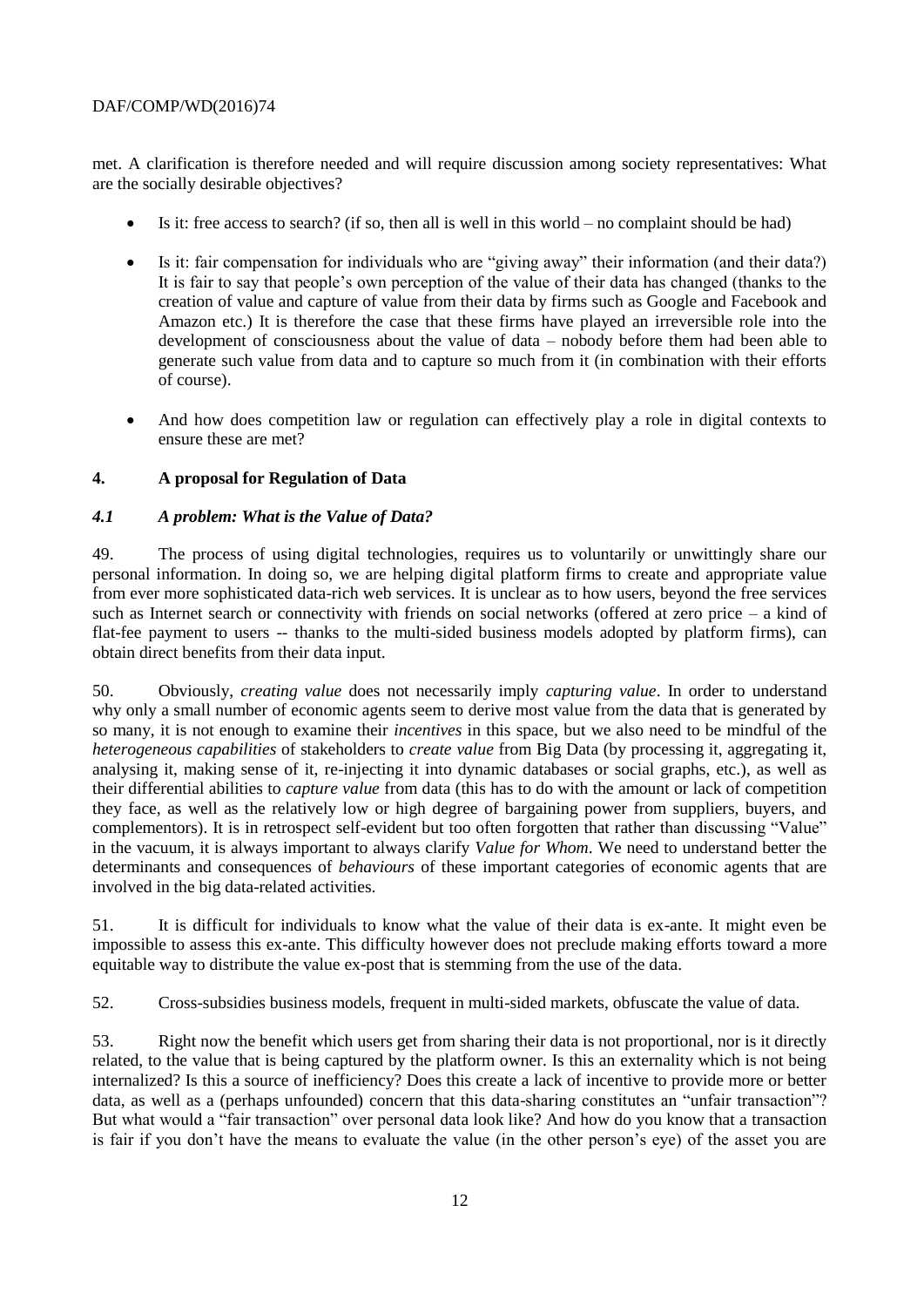giving? Are we facing a similar situation of where the American Indians gave away the land for a few glass beads? Or is it rather that individuals now are made to be feeling that their data is extremely precious, whereas it might be only when mixed with thousands and thousands of other pieces of information that others can make sense of greater patterns which are valuable?

54. One thing is certain, it is difficult for users to assess the real value of their data because there are no market mechanisms to evaluate the value of personal data. There is also no consensus or clarity on the principles that should govern such an evaluation: Should it be the net present value of all the uses that are being generated? Some of the platform firms claim that the elements of data provided by individual endusers have either no intrinsic value, or not enough value that it deserves any kind of direct retribution. There are therefore contrasting views as to what the value of the data provided by end-users actually is. This creates situations of asymmetric information, and no clear way to resolve it.

#### <span id="page-12-0"></span>*4.2 Consumers as Developers: non-separability of roles of consumers as complementors or "Pro- sumers"*

55. In digital contexts, using data implies generating data: there is a clear interdependency between supply roles and consuming roles for individuals: Consumers generate data as they use digital services.

<span id="page-12-1"></span>**Figure 2. Consumers generate data as the use digital services**

# **User** *Improves* Consumes experience Data **Service** Produces One data set and common semantic

## Users generate data as they consume data

56. This non-separation across usage and generativity of data leads to a suggestion: there needs to be some connection and coherent design of competition law and consumer law.

57. This also leads to some practical suggestions as to how to regulate data. Data is "the glue" between all sorts of human activities which require regulations. But according to which principles should data be regulated?

58. In order to answer this let us examine the different roles of data: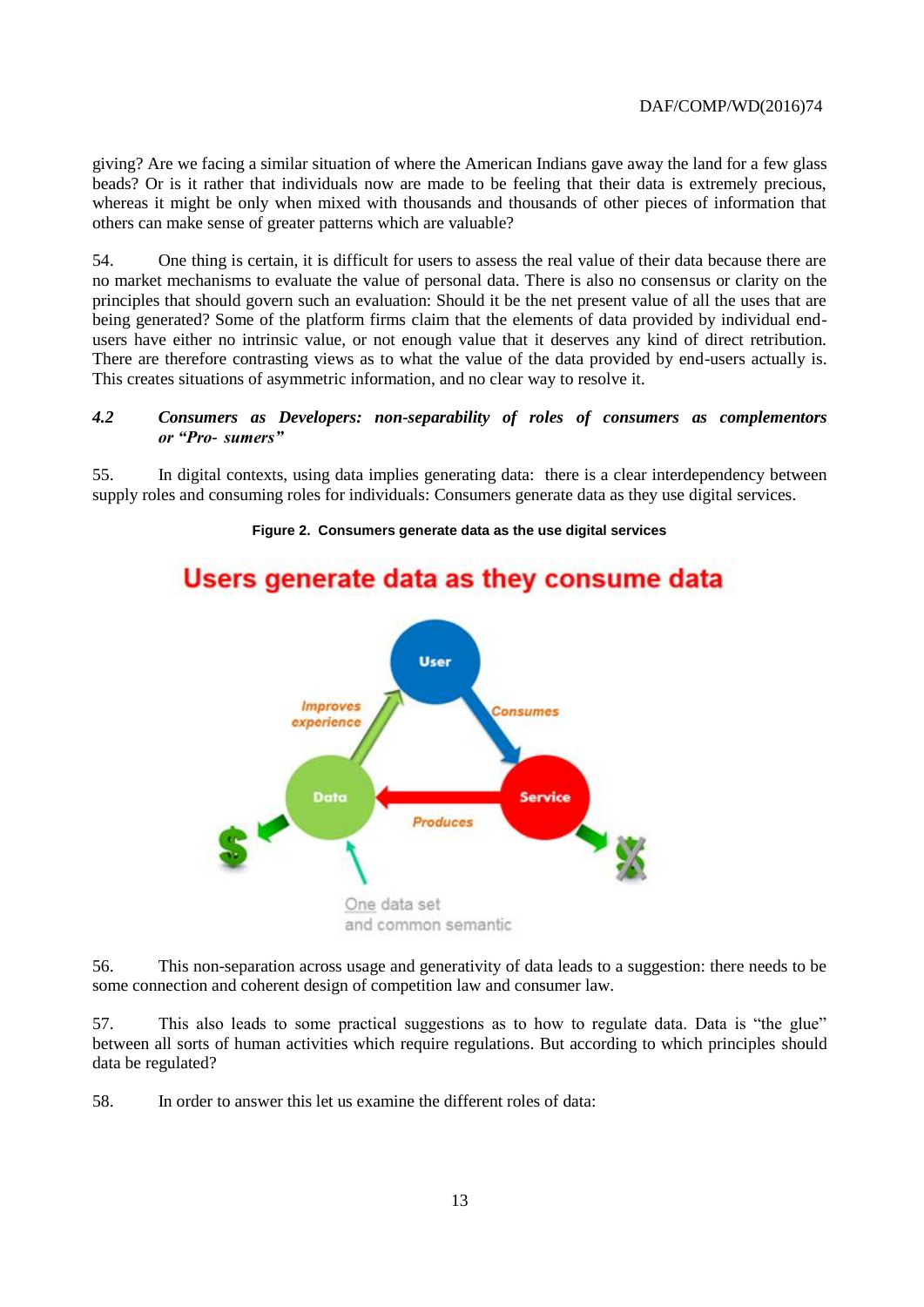- 1. **Data as input**: if data (or certain kinds of data) are to be considered as essential input, or part of an infrastructure, then the consequences might be compulsory disclosure of some parts of that data, to ensure free or fair access to input. This would be the case in particular in the case of essential input or essential facility
- 2. **Data as expression of free speech**; consequence: rules regarding free speech and concerns about censorship
- 3. **Data as output**: here the consequences would be to ensure ability for stakeholders to benefit from selling the data (which is problematic when intellectual property rights are not respected)
- 4. **Data as integral part of the production technology** (inseparable from production processes in digital technologies, i.e., in deep-learning algorithms). Challenges stemming from that would concern the lack of protection of consumers who have difficulty evaluating a separable and measurable value for their data and a price for themselves, who would have generated that data.

#### <span id="page-13-0"></span>*4.3 European Commission enquiry on the regulatory environment on digital platforms: focus on data*

59. The results of this study indicated that online platforms' use of information and data is a cause for concern for consumers and citizens, as personal data is used in ways than are not transparent. However, the General Data Protection Regulation seems to reassure businesses.

- 60. The main theme was increased transparency to help build trust and mutual confidence.
	- Businesses and associations of businesses suggested clear display of online platforms' compliance with IP rights, clarity over usage of data, transparency / traceability of online service operators.
	- Associations of consumers and individual citizens suggested displaying display of information on how personal data is monetized by online platforms, clearer terms and conditions, and clearer display of what remedies are available to consumers.
	- Civil society associations suggested clear displays of the criteria for de-listing content, better information on how user at is tracked and where data is stored, and display of controls to ensure child protection.
	- Think tanks recommend clear displays of distinction between professional and non-professionals operating on online platforms.
	- Common themes included displaying the extent which sponsored content is included in generating search results, and better information on reviews.
	- Types of formats commonly suggested for additional displayed information included the use of icons and pictograms, and layered summaries instead of lengthy texts.

61. Online platforms themselves consider that they treat suppliers fairly, and identify various means by which they do. They point to the natural alignment of business incentives and the regularly efficient business terms and practices, including open communication, transparency, compliance with rules, help desks, and efficient APIs allowing customisation.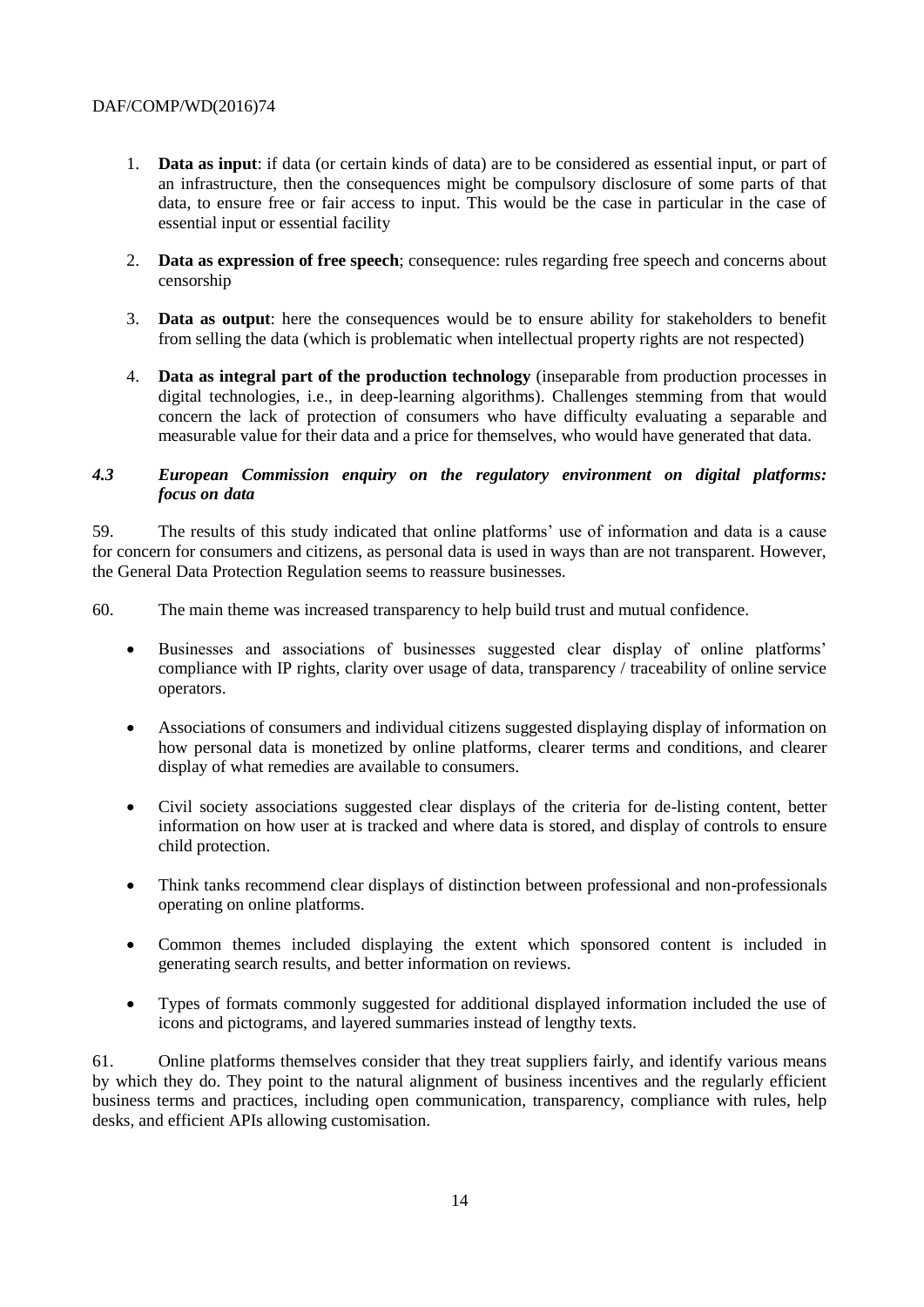62. Access to data on online platforms: A number of respondents in these categories recognize that data is a key resource in the digital economy, and the economic potential of innovative data-driven businesses. A number of respondents express concerns over too much regulation in this area. Some online platforms in particular oppose mandatory portability of data. However, some businesses and consumers welcome an open repository of personal data, subject to consents, that would act as an "open platform".

#### <span id="page-14-0"></span>**5. Conclusion: Regulating "Digital Platforms"**

63. To what extent should Competition Policy and Antitrust Enforcement be changed? To what extent should a new regulation be designed on digital platforms? What institutional form should it have?

64. Digital platforms over the Internet are reaching every aspect on economic life. They have a huge strategic importance, have become central to a significant portion of the economic activities, and this set of technologies which can be compared to a digital infrastructure, has as much importance as electricity, water, highways, which joins together people livelihoods, people well-being, people security, people access to basic services and other access to fundamental services, including energy, transport, health, education, etc.

65. The early years of the Internet and the emergence of digital platforms have created a lot of value for consumers and citizens, and for many companies, but there have now been increasing concerns that we might be getting to a point where a number of issues are becoming salient.

66. The dangers of over-regulation or overly complex regulation are well understood: the results of the Enquiry on the Regulatory Environment for Digital Platforms from the European Commission have indicated the caution that many stakeholders want governments to exert vis a vis the creation of a new set of encompassing regulations on platforms, favouring better implementation of existing rules and only the minimum amount of new rules.

67. This said, there is a plausible economic and social case for the creation of a global regulatory framework that will regulate the use, handling, and ownership and transmission rights of data.

68. The challenge for regulators is to protect and stimulate the vibrancy of digital platforms as creators of growth, jobs, and value, while protecting consumers and citizens from the very power that stems from the growth of these platforms. Crafting rules that will benefit the multiple categories of stakeholders is challenging, but there are strong reasons to attempt to do it well.

69. In the current geo-political context, there are vast discrepancies across the world regions in their ability to capture value from digital platforms. At the same time, there are observable differences and even divergences in the way antitrust and competition policy is applied (for example in the US vs in Europe). This creates distortions in the global market, and will eventually weaken the market. The most powerful digital platforms are North American multinational commercial enterprises, and regions have had difficulty enforcing laws in specific geographic areas, as data can be re-routed and multinational have proven adept at evading local laws (as in for example evading tax). In the face of growing concern about digital platforms, and in a general context of protectionism as exemplified by Brexit and the recent US presidential election, it should be self-evident to digital platform firms that they should have a strong interest to work in partnership with economies all over the world.

70. The European digital platform market has underperformed the US, and it is possible that this is at least partially due to lack of a single digital market, which prevented European firms from benefitting from economies of scale on the demand side. In this context, and if there is not enough cooperation from the US and North American powerful digital platforms, it is possible that Europe too would be tempted to resort to political protectionism in this area.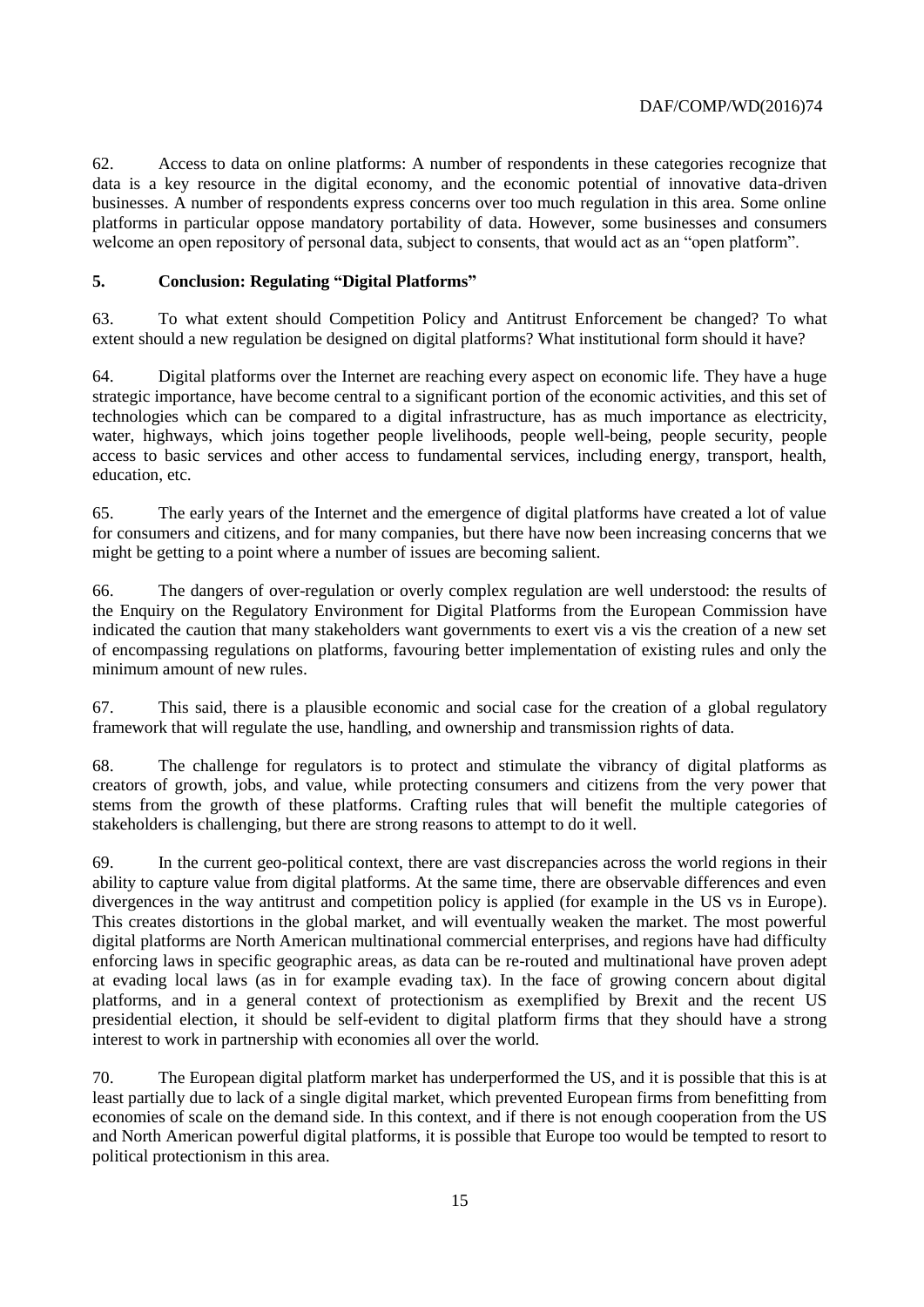71. If countries could find a way to agree to some common international rules through the help of coordinating organizations such as the OECD, working to overcome the difference in outlook between the US and Europe, they would achieve a key step towards a truly global market for digital platforms. There is great collective interest in agreeing on "the rules of the game" which would create a global level-playing field. Failing that, it is likely that just like China and Russia, Europe and other countries would be tempted to resort to knee-jerk, over-zealous protectionism.

72. As consumers are also co-producers of data-driven technologies, and are also citizens who care for the protection of their data, for regulation purposes, it is important that these issues (competition policy, consumer rights) are not addressed in a piecemeal fashion, but rather that they benefit from an integrated and coordinated treatment across functional regulatory areas.

73. The OECD could play a leading role in orchestrating the discussion among member countries as well as non-member countries toward the establishment of:

- 1. **A Global Digital & Data Regulator**, on the model of international organizations such as the International Atomic Energy Agency (IAEA), the ITU (which already has a locus to oversee internet connectivity, data and voice) or the WIPO, which would help build consensus to create a global regulatory framework.
	- This would be a central and independent regulatory agency that coordinates and oversees the different aspects of monitoring and regulating the Internet and the data that flows through it: consumer protection and protection of data against commercial abuse or criminality (including mafia, terrorism, extremisms and cyberattacks, etc.)
	- This Digital & Data regulator also needs to ensure citizens' protection from governments who are increasingly accessing personal data often without good cause
	- The Digital & Data regulator would have to submit every single new regulation, to be cleared with the Global Competition Authority
- 2. **A Global Competition Authority**, on the model of international organizations which have legal and arbitration panels such as the WTO and the WIPO:
	- This Authority will deal with all aspects of competition and anti-competitive behaviour, whether digital or no.
	- Every regulatory decision made by the new Global Digital & Data Regulator would have to be subject to a cost-benefit analysis from the independent Global Competition Authority.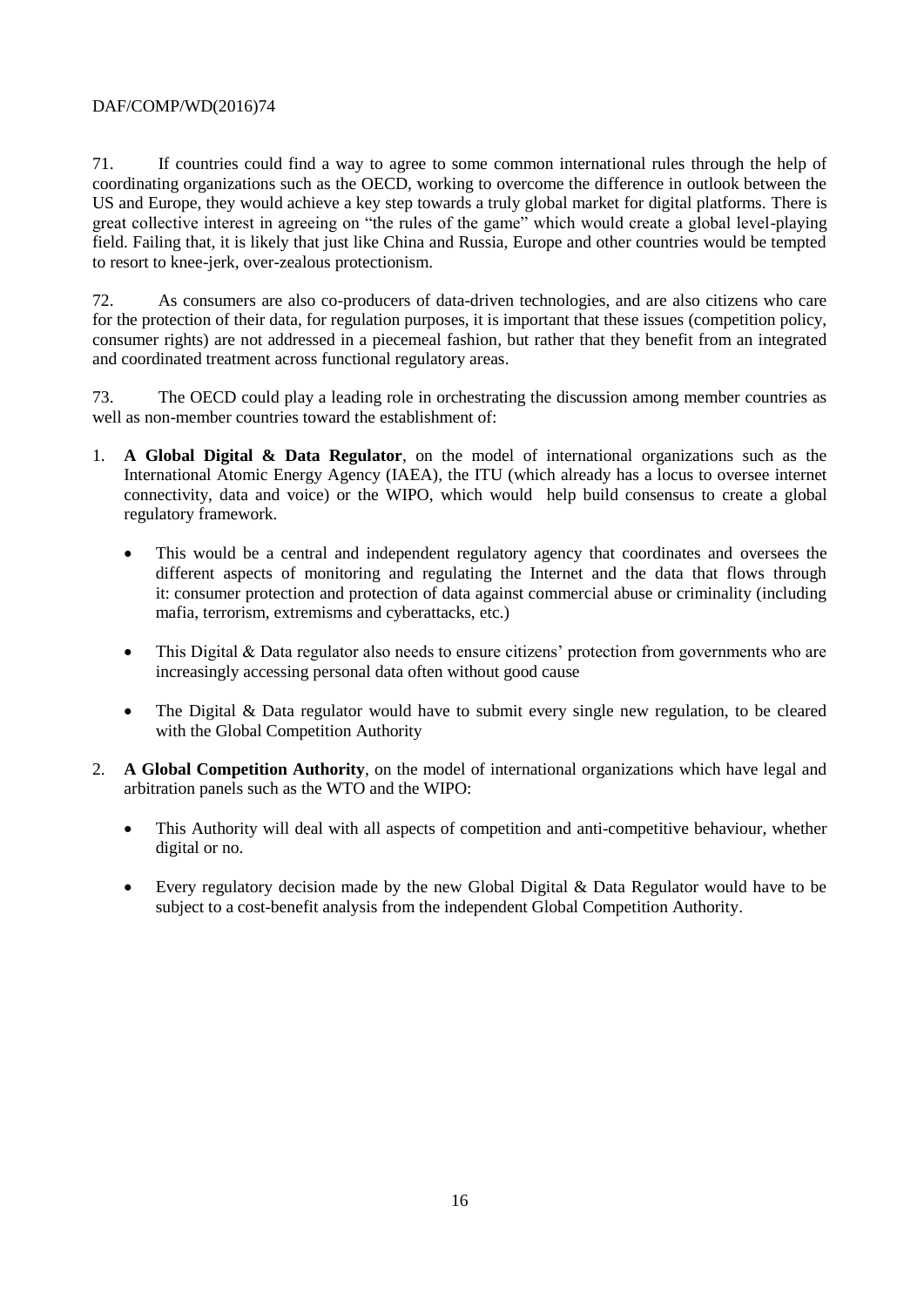#### **REFERENCES:**

<span id="page-16-0"></span>Armstrong, M. (2006), Competition in Two-Sided Market, *RAND Journal of Economics* 37(3), 668-691.

- Bork, R.H. and J.G. Sidak (2012), What does the Chicago School Teach About Internet Search and the Antitrust Treatment of Google? *Journal of Competition, Law and Economics*, 8(4), 663-700.
- Collin, P. and N. Colin (2013). Task Force on Taxation of the Digital Economy. *Report to the French Minister for the Economy and Finance, the Minister for Industrial Recovery, Minister Delegate for the Budget and the Minister Delegate for Small and Medium-sized Enterprises, Innovation and the Digital Economy*
- Eisenmann, T., Parker, G., and M. Van Alstyne (2007), Platform Networks Core Concepts: Executive Summary, *MIT Center for Digital Business*, Paper 232 (June)
- Evans, D. S and R. Schmalensee (2008), Markets with Two-Sided Platforms*, Issues in Competition Law and Policy (ABA section of antitrust law)* 1, p. 667.
- Evans, D.S., A. Hagiu and R Schmalensee (2006*), Invisible Engines: How Software Platforms Drive Innovation and Transform Industries*, MIT Press, Cambridge, MA
- Evans, P. and A. Gawer (2016), The Rise of the Platform Enterprise: A Global Survey, *The Emerging Platform Economy Series, Vol. 1, The Center for Global Enterprise* [http://thecge.net/wp](http://thecge.net/wp-content/uploads/2016/01/PDF-WEB-Platform-Survey_01_12.pdf)[content/uploads/2016/01/PDF-WEB-Platform-Survey\\_01\\_12.pdf;](http://thecge.net/wp-content/uploads/2016/01/PDF-WEB-Platform-Survey_01_12.pdf)
- Gawer, A. (2016), Online Platforms: Contrasting Perceptions of European Stakeholders: A Qualitative Analysis of the European Commission's Public Consultation on the Regulatory Environment for Platforms, *European Commission* [https://ec.europa.eu/digital-single-market/en/news/study-online](https://ec.europa.eu/digital-single-market/en/news/study-online-platforms-contrasting-perceptions-european-stakeholders-qualitative-analysis)[platforms-contrasting-perceptions-european-stakeholders-qualitative-analysis](https://ec.europa.eu/digital-single-market/en/news/study-online-platforms-contrasting-perceptions-european-stakeholders-qualitative-analysis)
- Gawer, A., (2015), House of Lords Supplementary Written Evidence (OPL0050), submitted to the UK Parliamentary Inquiry on Digital Platforms, *UK Parliament* [http://data.parliament.uk/writtenevidence/committeeevidence.svc/evidencedocument/eu-internal](http://data.parliament.uk/writtenevidence/committeeevidence.svc/evidencedocument/eu-internal-market-subcommittee/online-platforms-and-the-eu-digital-single-market/written/23342.html)[market-subcommittee/online-platforms-and-the-eu-digital-single-market/written/23342.html](http://data.parliament.uk/writtenevidence/committeeevidence.svc/evidencedocument/eu-internal-market-subcommittee/online-platforms-and-the-eu-digital-single-market/written/23342.html)
- Gawer, A. (2014), Bridging Differing Perspectives on Technological Platforms: Toward an Integrative Framework, *Research Policy* 43(7), 1239-1249 <http://www.sciencedirect.com/science/article/pii/S0048733314000456>
- Gawer, A. and M. Cusumano (2014), Industry Platforms and Ecosystem Innovation*, Journal of Product Operation Management* 31(3), 417-433
- Gawer, A. and M. Cusumano (2002), *Platform Leadership: How Intel, Microsoft and Cisco Drive Industry Innovation*, Harvard Business School Press, Boston, MA
- Gawer, A. (2009) (Ed.), *Platforms, Markets and Innovation*, Edward Elgar Publishing Ltd, Cheltenham

Bensinger, G. (2015), Startups Scramble to Define 'Employee', *Wall Street Journa*l, July 30, 2015